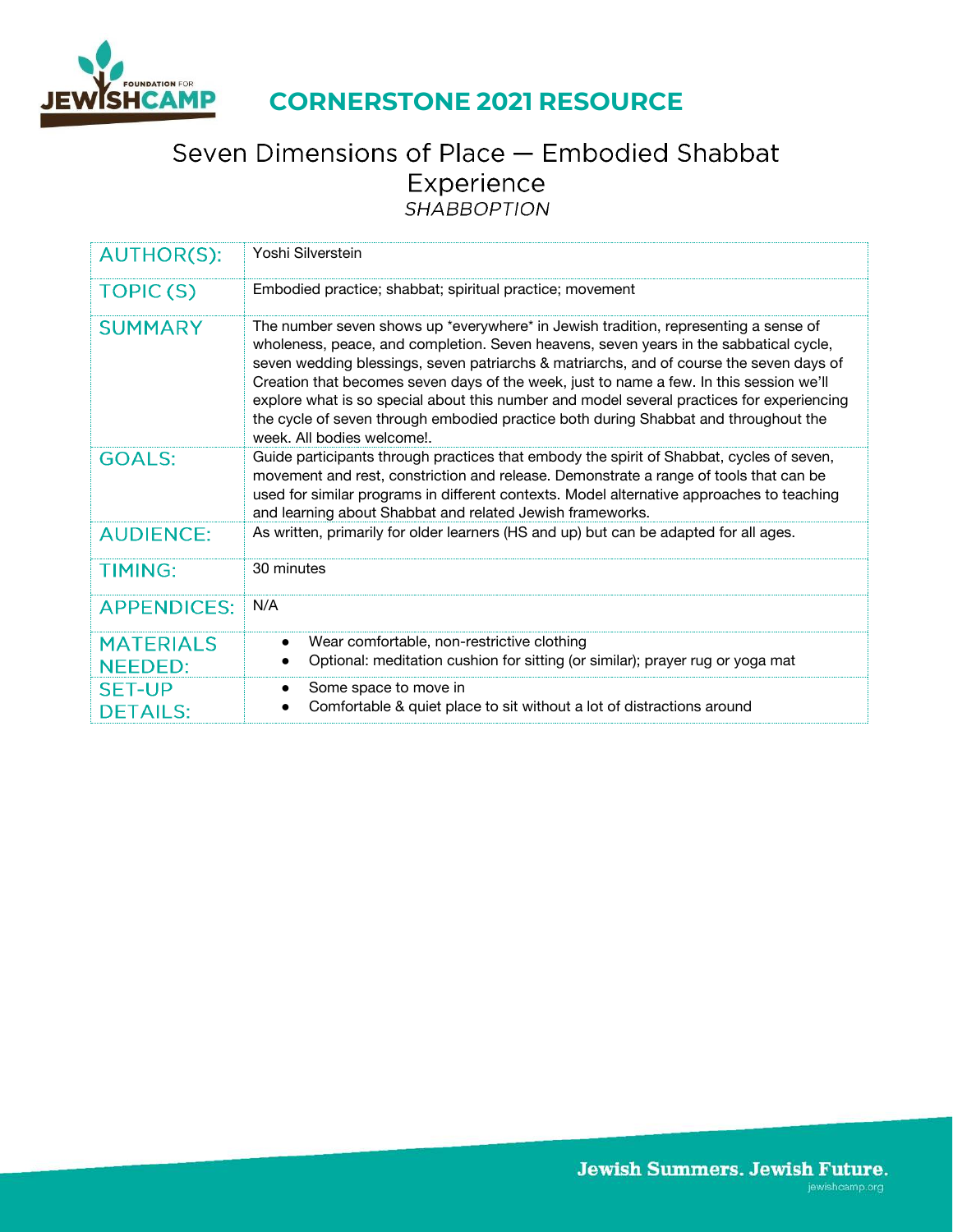

**SESSION OUTLINE:** 

- 00:00-00:06 Welcome and opening practice (seated)
- 00:06-00:08 Energy Reset: Seven-Layer Shakedown (standing)
- 00:08-00:15 Full body seven-dimension movement flow (standing)
- 00:15-00:21 Lulav Breathing II + Seven-layer box breathing expanding breath & body (seated)
- 00:21-00:30 —Seven-layer Shabbat Shake movement and stillness (standing)

#### **SESSION DETAILS:**

- 00:00-00:06 Welcome and opening practice (seated)
	- Open with a song or Niggun (wordless melody) as participants enter and settle in
	- Give opening framing around types of practices and connections to Shabbat, cycles of seven etc
	- Invite participants to check in with their bodies, begin to attune themselves to noticing the sensations happening in their bodies throughout this entire session
	- $\circ$  Lead Lulav Breathing I guided breathwork utilizing the choreography of shaking the lulav: starting at center, then directing the breath to the front, behind, to either side, above, and below.
		- Allow for at least 20-30 seconds in each direction: Can also give a predetermined number of breaths in each direction
		- Breaths here are full, calm, relaxing breaths
		- Invite eyes closed
		- Optional: add intention to each direction, e.g.
			- Forward: the work or learning that lies in front of us
			- Behind: the path or teachers that have brought us here
			- Right: action, doing
			- Left: heart, emotions, feeling
			- Above: brain, thoughts
			- Below: belly, digestion, processing
		- Return to center for final breathing, directing participants to breath fully expansive breaths in all directions from the center out before returning to eyes open and being back with the group
- 00:06-00:08 Energy Reset: Seven-Layer Shakedown (standing)
	- Give participants full instructions before beginning the activity together
	- Starting with the right side, "shake" the arm/hand seven times while counting out loud each shake, starting at one // repeat with left arm, then right leg, then left leg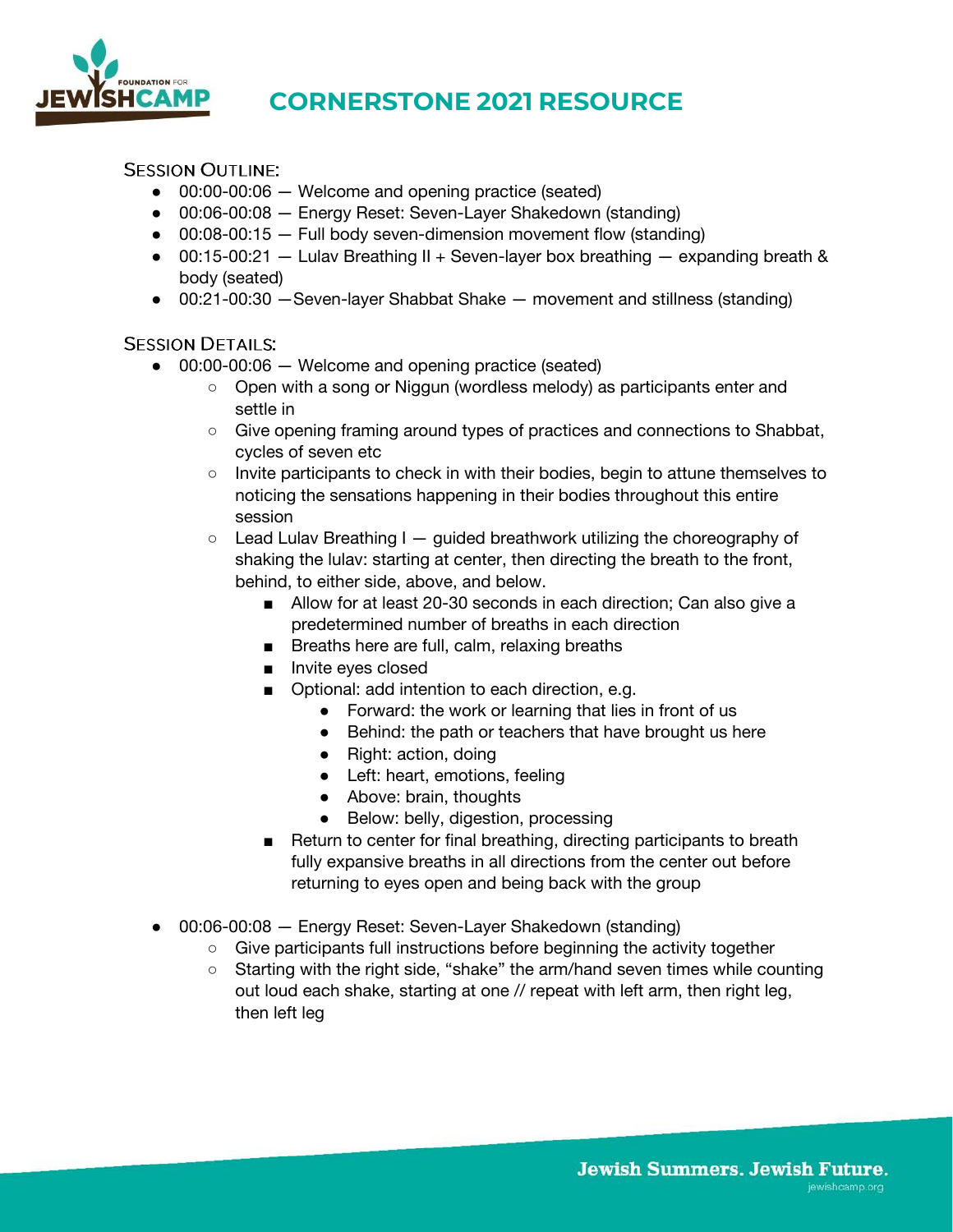

- Repeat starting back on the right side counting up to six this time, then continue to each limb
- $\circ$  Continue the countdown with energy increasing as you get down to the final single shake (1-1-1-1!) and end with a synchronous clap all together
- *This is a version of a similar activity that often starts at ten*
- $\bullet$  00:08-00:15  $-$  Full body seven-dimension movement flow (standing)
	- Guided movement practice accessing framing of seven dimensions (details coming)
- 00:15-00:21 Lulav Breathing II + Seven-layer box breathing expanding breath & body (seated)
	- This is a second somewhat more intensive version of Lulav breathing
	- Give participants full instructions and brief overview of box breathing before beginning so that you can transition smoothly in the middle
	- $\circ$  In this version, participants take seven focused breaths in each direction  $$ quick and full inhale-exhale — with greater movement of the body rather than staying still
		- Forward: bring chest forward, curving spine forward, on inhale; return to center on exhale
		- Back: Arch spine towards the back on inhale, return to center on exhale
		- Right / Left sides: Bring the arm overhead, stretch up and reach with hand towards the opposite side on inhale; return to center on exhale
		- Above: allow the breath to "pull" the body upwards on inhale, lifting up from the seat, return to center on exhale
		- Below: Direct breath down and into belly, allow belly to expand on inhale, feeling downward pressure, and contract on exhale
	- After all six sides return to center and a normal breathing pattern for 10-15 seconds, inviting them to notice how they're feeling in their body, what sensations are happening, etc
	- Initiate box breathing starting with one cycle at one beat per side, then one cycle at two beats per side, one cycle at three beats per side … continuing through a final cycle seven beats per side (the Shabbat breath)
		- Box Breathing breathing structure where there are four equal "sides" of the breath (inhale, hold, exhale, hold) that follow the same number of beats: eg inhale for 3 beats, hold for 3 beats, exhale for 3 beats, hold for 3 beats …
	- Immediately after the final 7-beat hold return to a normal breathing pattern, invite participants to notice what sensations they feel in their body
- 00:21-00:30 Seven-layer Shabbat Shake movement and stillness (standing)
	- This activity uses the relaxation / release technique of "shaking" to hyper-